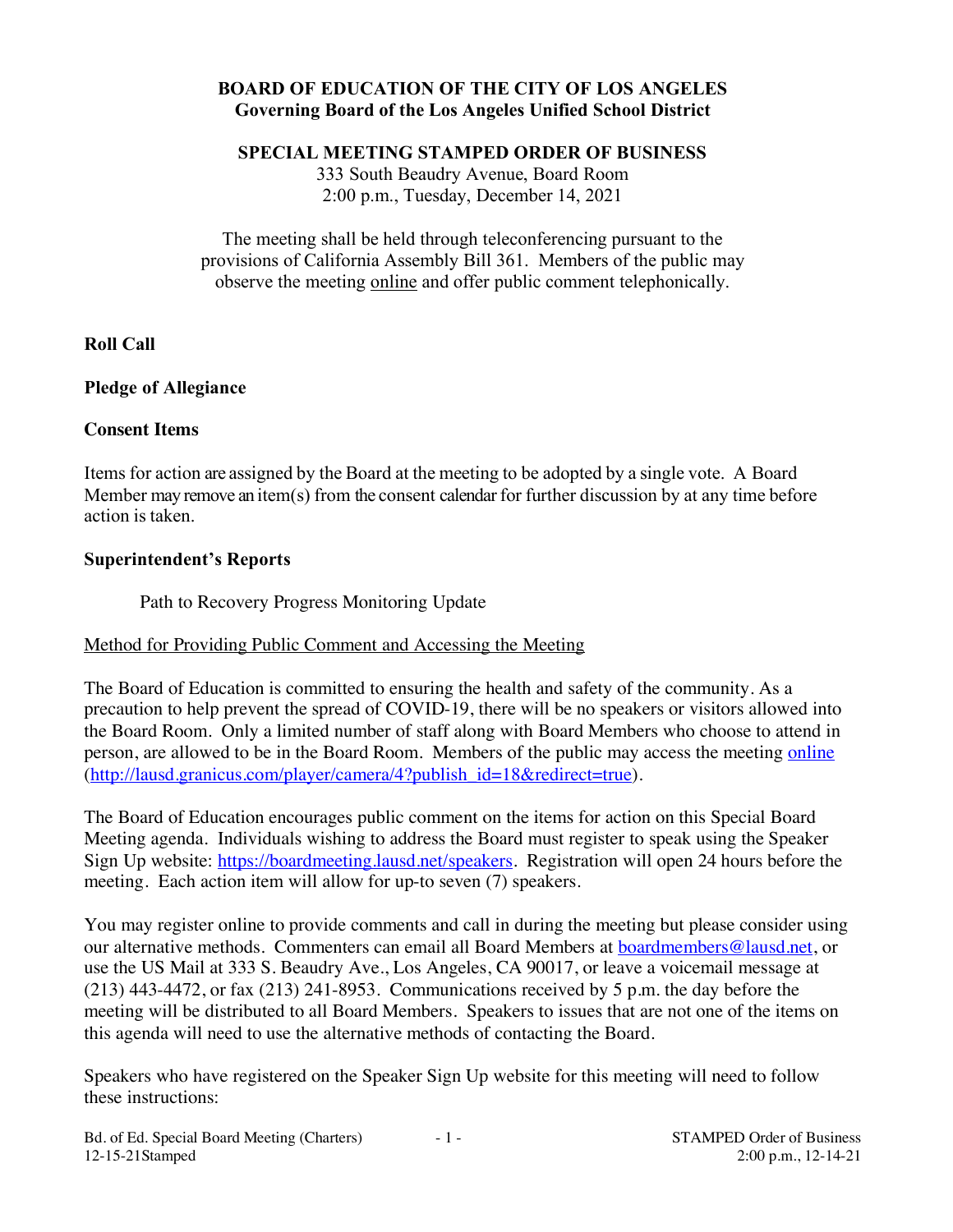- 1. Call 1-669-900-6833 and enter Meeting ID: **812 4815 3006** at the beginning of the meeting.
- 2. Press #, and then # again when prompted for the Participant ID.
- 3. Remain on hold until it is your turn to speak. You can watch the meeting on the live video stream until your item comes before the Board.
- 4. Callers will be identified based on their phone number. You will need to call in from the same phone number entered on the Speaker Sign Up website. Callers will need to have their phone number ID displayed and may need to adjust their phone settings. Please do not call from a private or blocked phone number.
- 5. Callers will know to speak when receiving the signal that their phone has been removed from hold and or unmuted. Callers will then press  $*6$  (Star 6) and be brought into the meeting.

If you are not on hold when public speakers are being heard on your item, including general Public Comment, we may attempt to contact you using the Zoom platform. You will receive a phone call from 213-338-8477, with an automated message to "press one (1) to join the meeting."

Speakers will have three (3) minutes to provide comments. Please contact the Board Secretariat at 213- 241-7002 if you have any questions.

# **New Business for Action**

- 1. Board of Education Report No. 073 21/22 **POSTPONED TO JANUARY 25, 2022**  Charter Schools Division **SPECIAL BOARD MEETING** (Approval of the Proposed Charter Policy Amendments to the LAUSD Policy and Procedures for Charter Schools) Recommends approval of updates to the Board-approved LAUSD Policy and Procedures for Charter Schools, to provide alignment with state guidance, increase clarity, and/or provide technical correction.
- 2. Board of Education Report No. 116 21/22 **ADOPTED BY CONSENT VOTE** Division of Instruction Human Resources (Educator Effectiveness Grant) Recommends approval of the Educator Effectiveness Grant Local Plan for the use of grant funds totaling \$138,611,131 from 2021-22 through 2025-26, for activities focused on professional learning for teachers, administrators, paraprofessionals and other classified staff who instruct and interact with pupils.
- 3. Board of Education Report No. 151 21/22 **ADOPTED BY CONSENT VOTE** Office of the Chief Financial Officer (Capital Facilities Fund [Developer/Impact Fees] Annual Report for 2020-21) Recommends adoption of the Capital Facilities Fund annual accounting report containing information on developer/impact fees collected on commercial/industrial and residential construction and reconstruction projects within Los Angeles Unified boundaries, including, but not limited to, the description of the type of Capital Facilities Fund into which the developer fees were placed, the amount of the fee, and beginning and ending balances of the Fund, the amount of fees collected, and interest earned, and the identification of expenditures made by project.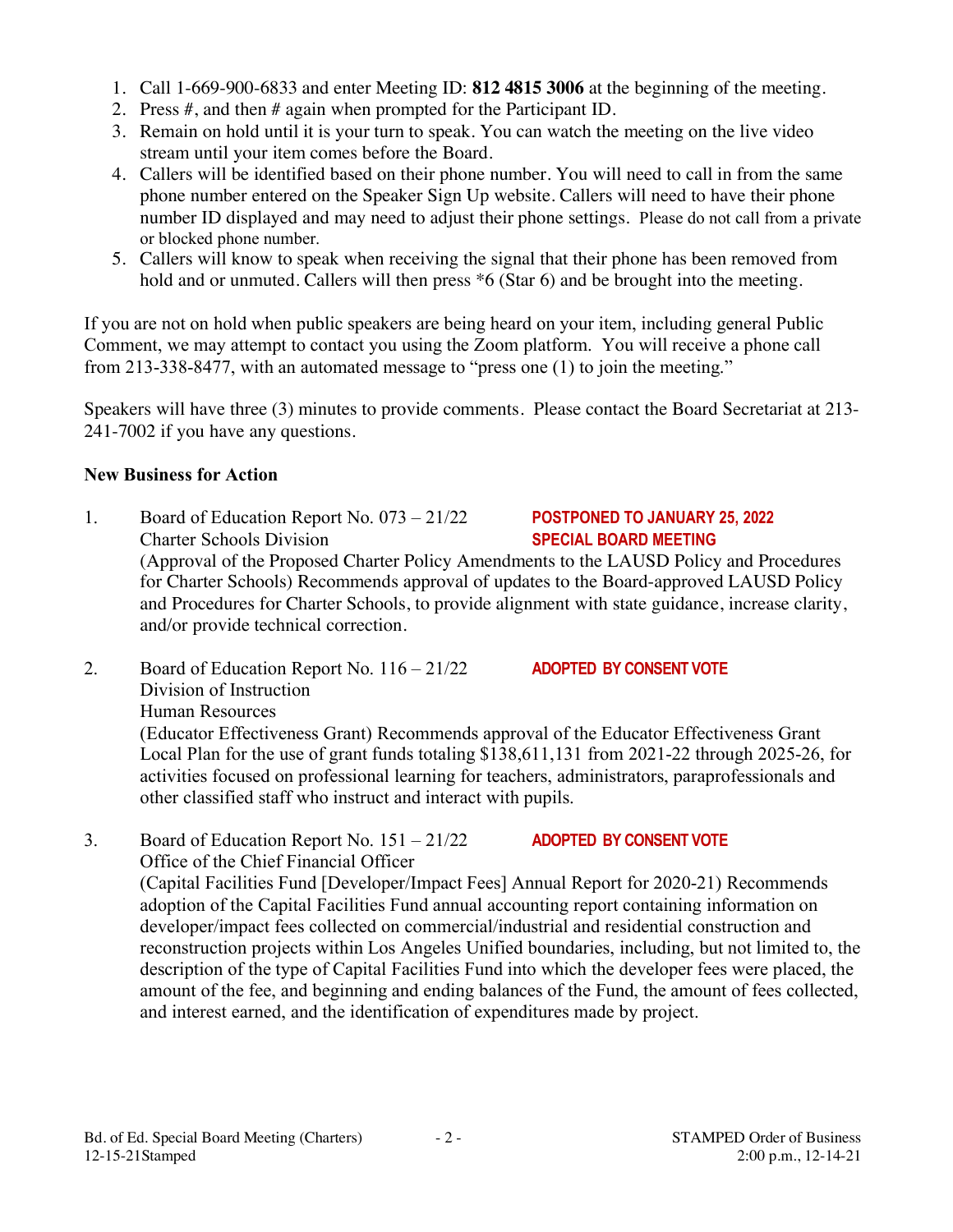- 4. Board of Education Report No. 155 21/22 **ADOPTED AS AMENDED(AMENDEDTO ADOPT**  Office of the Chief Financial Officer **REVISED ATTACHMENT A, DATED 12-14-21)** (2021-22 First Interim Report, Multi-Year Projections and Fiscal Stabilization Plan Board Resolution) Recommends approval of the First Interim Financial Report, which contains a "qualified" certification indicating that the District may not be able to meet its financial obligations for the current or two subsequent fiscal years, and submission of the report to the Los Angeles County Office of Education in compliance with Education Code Section 42130.
- 5. Board of Education Report No. 172-21/22 **ADOPTEDBY CONSENT VOTE** Office of the Board Secretariat (Resolution Making Certain Findings to Permit Meetings to Be Held Through Teleconferencing Pursuant to Assembly Bill 361 and in Compliance with Government Code Section 54953[e][3]) Recommends adoption of a Resolution making findings pursuant to Assembly Bill 361, and in Compliance with Government Code Section 54953(e)(3) for the continuation of virtual meetings of the Board of Education and all Los Angeles Unified School District Committees, including the Bond Citizens' Oversight Committee, for a period of 30 days, which will allow the Board of Education and its committees to continue to meet virtually without meeting all requirements of the Ralph M. Brown Act.

### **Public Notice of Bargaining Union Initial Proposals**

6. Health Benefits Committee Initial Bargaining Proposals for 2022 Successor Agreement (UIP-002- 21/22) Initial proposals from the Health Benefits Committee are made public before negotiations begin.

### **Board Member Resolution for Initial Announcement**

# **FOR ACTION ON JANUARY 18, 2022**

**ANNOUNCED**

7. Ms. García - Resolution to Dedicate and Name the Wellness Center at Felicitas and Gonzalo Mendez High School - The Sylvia Mendez Wellness Center (Res-015-21/22) (For Action on January 18, 2022)

Whereas, In 2009 the Los Angeles Board of Education voted to name the first high school to be built in more than 85 years in Boyle Heights after two civil rights leaders, Felicitas and Gonzalo Mendez;

Whereas, In 1943, the children of Felicitas and Gonzalo Mendez were denied access to a California school and the Mendez's fought against this prejudice and segregation in the landmark case, The Mendez vs. Westminster School District in 1946;

Whereas, Sylvia Mendez at eight years of age played a critical role in the court case, resulting in the desegregation of schools in California;

Whereas, Sylvia Mendez continued her parents' legacy of courage and activism and was awarded the Presidential Medal of Freedom in 2011 for her role in paving the way for Brown vs. Board of Education, bringing end to the racial segregation in schools in the United States; and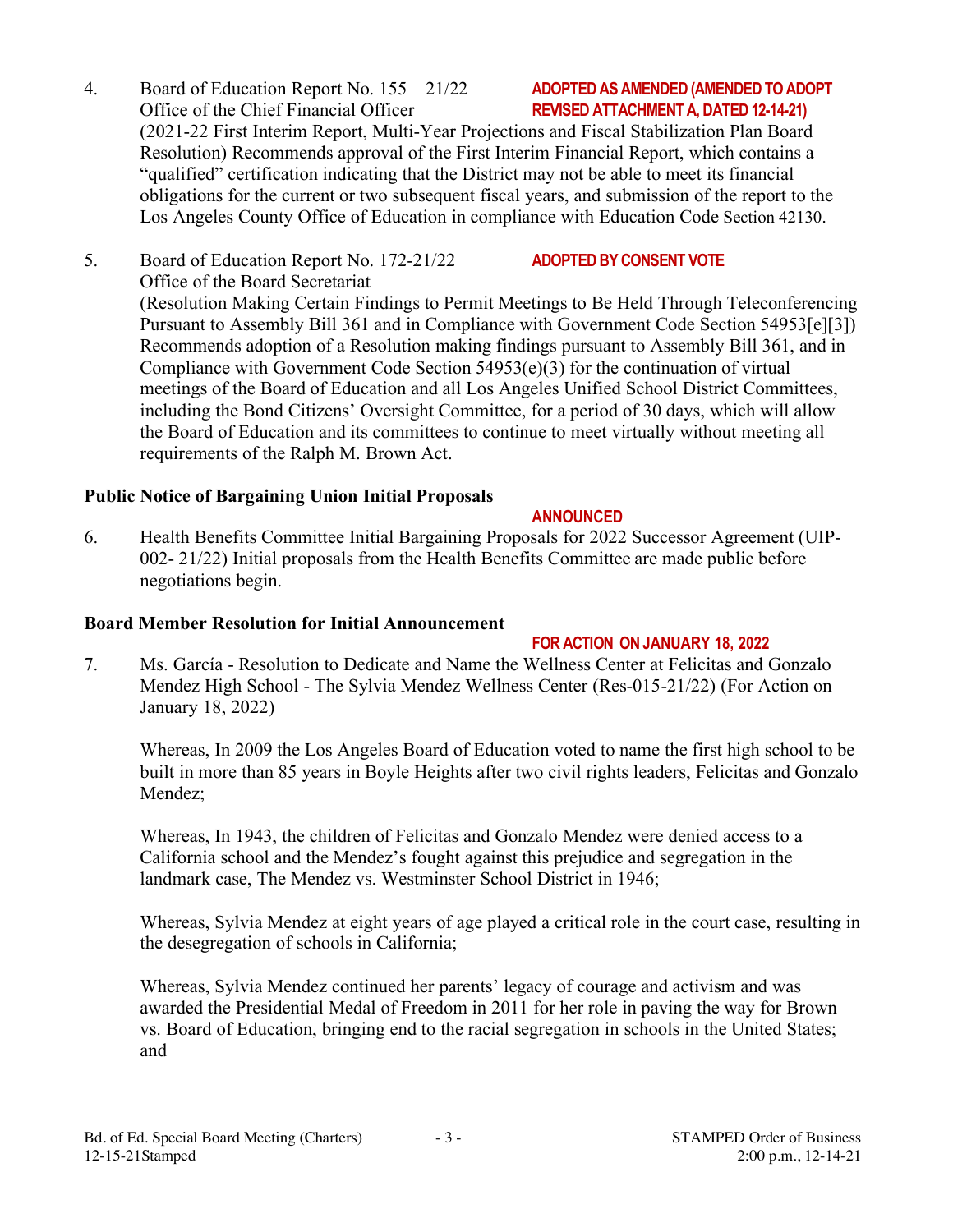Whereas, The construction of the Wellness Center at Mendez High School is scheduled to be completed in the first quarter of 2022, providing much needed services to the community; now, therefore, be it

Resolved, That the Governing Board of Education hereby dedicates and designates the Wellness Center at Mendez High School to be The Sylvia Mendez Wellness Center in honor of the 75<sup>th</sup> Anniversary of the Mendez v. Westminster case and Sylvia Mendez' role in fighting for equity, access and justice for all.

### **New Business for Action (Continued from Tab 5)**

8. Board of Education Report No. 158 – 21/22 **ADOPTED** Office of the Superintendent (Approval to Delay the Transfer of Students Not in Compliance with the Vaccination Requirement to Online Independent Study Instruction; and Application of Student and Employee Vaccine Policy to All LAUSD Authorized Charter Schools) Recommends approval to (1) delay transferring students not in compliance with the vaccination requirement to online independent study instruction until the Fall 2022 semester, (2) adopt the District's student and employee vaccination policy as a policy applicable to all charter schools authorized by the Board of Education, and (3) require all LAUSD authorized charter schools to publicly post all applicable COVID-19 vaccination requirements no later than January 10, 2022.

### **Adjournment**

Requests for disability related modifications or accommodations shall be made 24 hours prior to the meeting to the Board Secretariat by calling (213) 241-7002.

Materials related to an item on this Order of Business distributed to the Board of Education are available for public inspection at the Security Desk on the first floor of the Administrative Headquarters, and at: http://laschoolboard.org/12-14-21SpclBdCharter

Items circulated after the initial distribution of materials are also available for inspection at the Security Desk.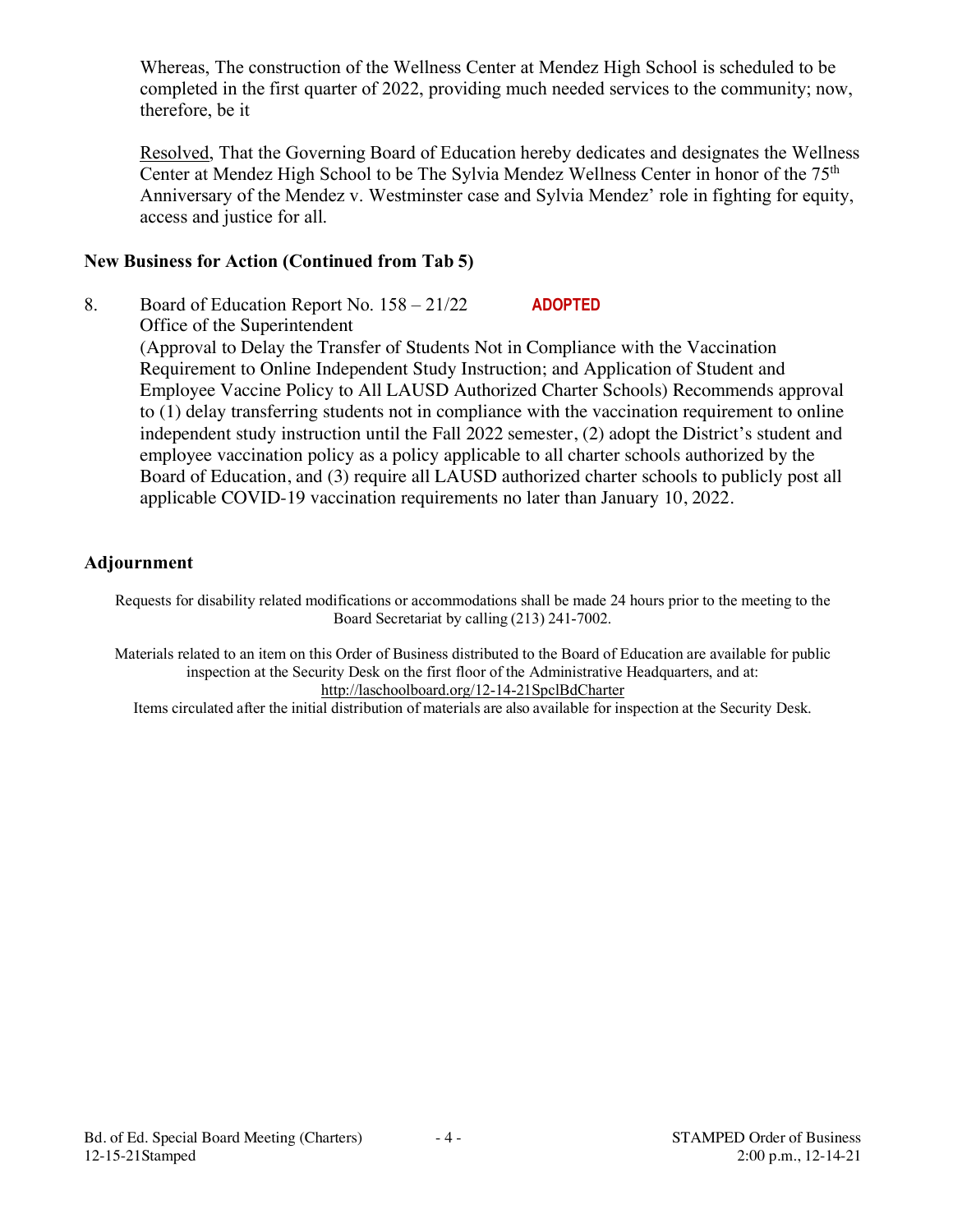

# **Board of Education Report**

**File #:** Rep-158-21/22, **Version:** 1

**Approval to Delay the Transfer of Students Not in Compliance with the Vaccine Requirement to Online Independent Study; and Application of Student and Employee Vaccine Policy to All LAUSD Authorized Charter Schools December 14, 2021 Office of the Superintendent**

### **Action Proposed:**

- 1. Approve the delay of the transfer of students not in compliance with the vaccine requirement to Online Independent Study until the beginning of the Fall 2022 semester.
- 2. Adopt the District's student and employee vaccination policy as a policy applicable to all charter schools authorized by the LAUSD Board of Education regardless of charter school location. The Superintendent (and/or designee(s)) will implement reasonably necessary measures to operationalize the charter Board policy, beginning with the employee requirement at all LAUSD authorized charter schools. The District will obtain input from charter school operators to inform applicable employee vaccination timelines for the LAUSD authorized charter schools that have not had these requirements to date. Further, all LAUSD authorized charter schools (and charter schools authorized by other chartering authorities occupying LAUSD facilities) shall publicly post all applicable COVID-19 vaccination requirements and policies for public access as soon as possible and by no later than January 10, 2022.

### **Background:**

On September 9, 2021, the LAUSD Board of Education adopted a Resolution requiring students attending LAUSD schools, and students attending charter schools on co-located LAUSD school facilities, who are eligible to receive the COVID-19 vaccine, excluding those students with qualified and approved exemptions and conditional admissions, to become fully vaccinated against COVID-19 by December 19, 2021 (or October 31, 2021 if part of in-person extracurricular programs), and to provide proof of COVID-19 vaccination uploaded and approved in LAUSD's Daily Pass program before January 10, 2022, in order to be permitted on LAUSD school facilities. (See Board Report No. Rep-091-21/22, Version 2 and Resolution, adopted September 9, 2021).

As of the first week of December, 164,000 students aged 12 and older (over 85% of eligible students) have added their vaccine records, approved exemptions, or conditional admissions, to the Daily Pass system. Supporting families who may not have had access to the COVID-19 vaccines, or who have not received information enabling them to make an informed choice about vaccinations, remains the top priority for Los Angeles Unified. Accordingly, the District is delaying the transfer of students to online independent study instruction until the beginning of the Fall semester 2022.

This policy update suspending the enforcement of the student vaccine requirement allows Los Angeles Unified to continue to:

- · Support the many families who have been vaccinated but are seeking assistance in uploading their records onto the Daily Pass.
- · Further improve vaccination rates via accessible school-based clinics, while offering vaccines for students five and older and booster shots for employees.
- · Provide ongoing support in communities where students and their families have been hardest hit by illness and the educational, mental health and economic challenges of the pandemic.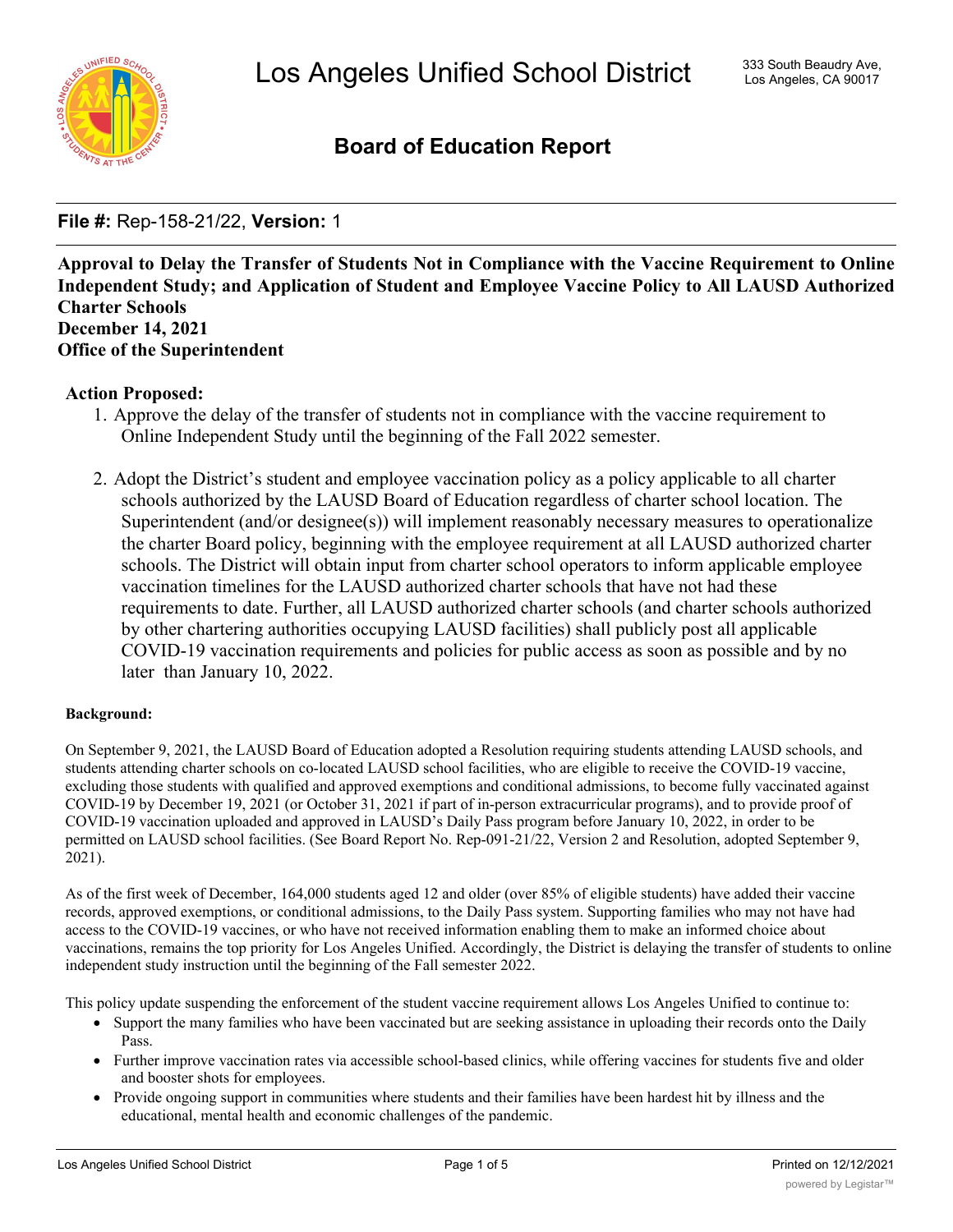# **File #:** Rep-158-21/22, **Version:** 1

- · Offer educational opportunities and outreach to families about the vaccine especially those who remain vaccine-hesitant.
- · Strengthen our existing efforts to provide high-quality academic offerings for all of our families, both in-person and online.

The District is also adopting the District's student and employee vaccination policy as a policy applicable to all charter schools authorized by the LAUSD Board of Education regardless of charter school location (including other adults who provide services to or for the charter school). LAUSD is both a local educational agency as well as an agency of the state for purposes of implementing educational policy and operation of public schools to safeguard the educational, health and safety needs of Los Angeles Unified's students and charter school students within its geographic boundaries. LAUSD enrolls more than 600,000 students from Pre-K through its adult education program, operating approximately 1,200 schools throughout Los Angeles area, and authorizing and overseeing 277 affiliated and independent charter schools within its jurisdiction.

Because of the considerable impacts and challenges posed by the COVID-19 pandemic on the education and operations of public schools, on August 13, 2021, the District announced that all District employees will be required to be fully vaccinated against COVID-19 as a condition of continued employment/service. The requirement also applies to District partners, contractors, charter school employees, and other adults who provide services on District property. (Vaccination Compliance Certification forms were distributed to charter school operators to all charter schools on District property pursuant to the policy requirement).

As noted above, on September 9, 2021, the LAUSD Board of Education adopted a Resolution requiring students attending LAUSD schools, and students attending charter schools on co-located LAUSD school facilities, who are eligible to receive the COVID-19 vaccine, excluding those students with qualified and approved exemptions and conditional admissions, to become fully vaccinated against COVID-19 by December 19, 2021 (or October 31, 2021 if part of in-person extracurricular programs), and to provide proof of COVID-19 vaccination uploaded and approved in LAUSD's Daily Pass program before January 10, 2022, in order to be permitted on LAUSD school facilities. (See Board Report No. Rep-091-21/22, Version 2 and Resolution, adopted September 9, 2021). (Vaccination Compliance Certification forms were distributed to charter school operators to all charter schools co-located on District property pursuant to the policy requirement.)

On November 16, 2021, the LAUSD Board of Education, among other actions, affirmed that any policies and procedures applicable to charter schools issued by the Superintendent (or their designee(s)) or the Office of COVID Response related to LAUSD's COVID -19 response efforts for the duration of the COVID-19 pandemic emergency, is part of LAUSD's policies and practices as they relate to charter schools and as part of LAUSD's health, safety, and emergency procedures and requirements applicable to facilities and related operations. (See Board Report No. Rep-117-21/22), Version 2, adopted November 16, 2021).

The policy currently applies to charter school employees and other adults (including, but not limited to, permanent/substitute teachers, aides, staff, administrators, board members and officers, partners, contractors, subcontractors, agents, volunteers, interns, and other representatives, regardless of paid status) who provide services on District property (including, but not limited to, any District-owned or leased property, such as any co-located school site, sole occupant school site, etc.). The District's student vaccination requirement applies to students attending charter schools on co-located LAUSD school facilities.

This Board action extends the employee (including other adults) and student vaccine requirements to all LAUSD- authorized charter schools regardless of whether they are located on a District facility. Accordingly, charter school employees and all charter school students regardless of where the charter school operates will be required to be vaccinated in accordance with the requirements set forth by the Board unless charter school students have approved exemptions and conditional admissions. Further, all LAUSD authorized charter schools (and charter schools authorized by other chartering authorities occupying LAUSD facilities) shall publicly post all applicable COVID-19 vaccination requirements and policies for public access as soon as possible and by no later than January 10, 2022.

Charter schools authorized by the District are required to comply with the terms of the charter, and applicable Board-approved policies. The Board-approved Federal, State, and District Required Language (FSDRL) (previously entitled, District Required Language or DRL), which applies to all independent charter schools, states the following: "Charter School shall comply with all applicable federal, state, and local laws and regulations, and District policies as it relates to charter schools adopted through Board action." (Element 4, "Governance Legal and Policy Compliance.")

Based on ongoing assessment of state and local conditions, risk factors and statistics regarding the pervasive impact of COVID-19 including emerging variants, it is critical that the student and employee vaccine mandate expands to include all LAUSD authorized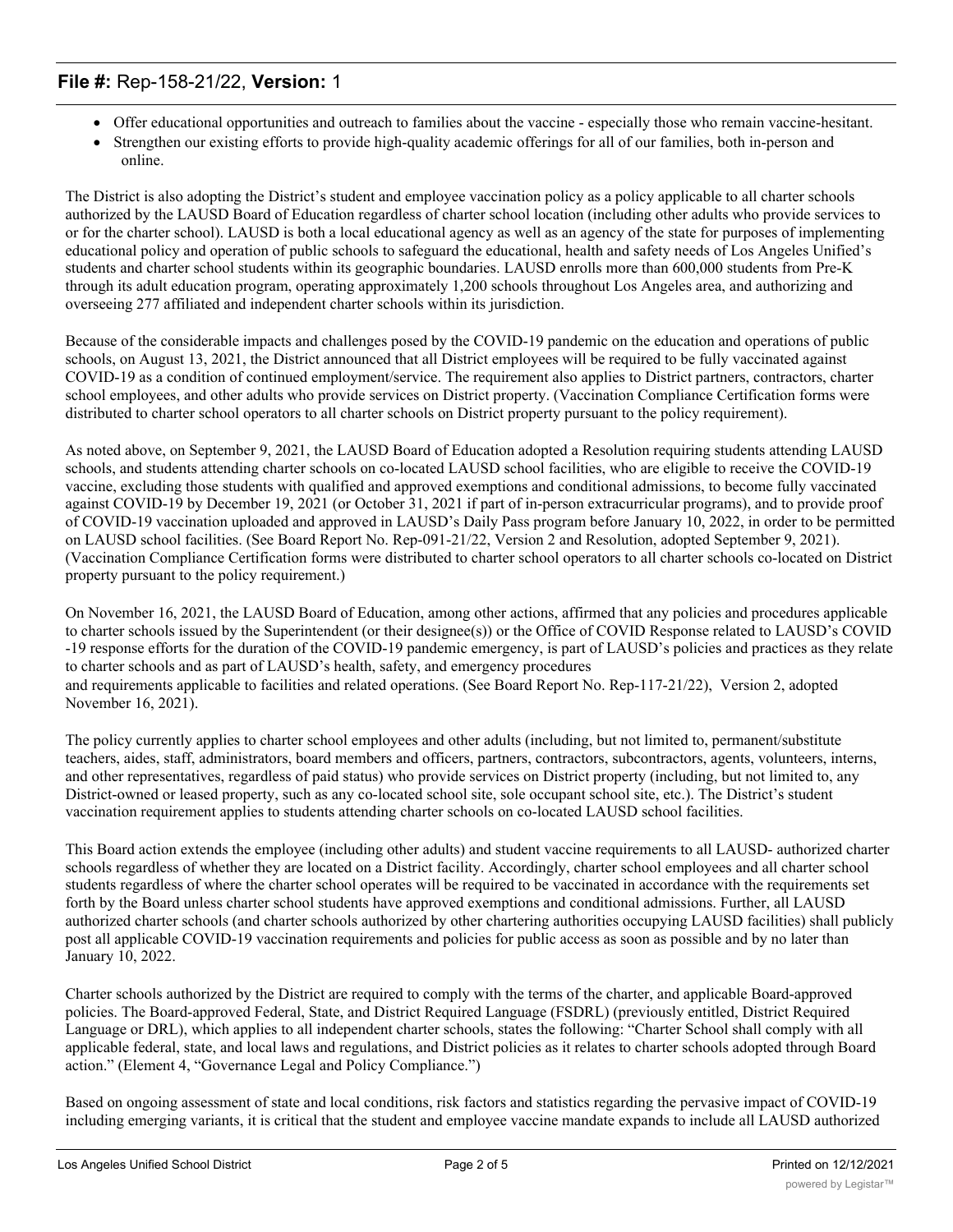# **File #:** Rep-158-21/22, **Version:** 1

charter schools. LAUSD authorizes 277 charter schools (226 independent charter schools and 51 affiliated charter schools). Currently, all charter schools on LAUSD facilities have submitted certification forms that charter school employees and other adults who provide services on District property have received the COVID-19 vaccination. The goal of public safety, including the safety of those in school communities, is to be reached by implementing comprehensive and uniform school-wide, District-wide and community-wide measures to ensure the safety of students and employees within our teaching and learning environments.

The pandemic continues to threaten the health of students, staff, and the broader community as well as to the continued delivery of in -person instruction. Maintaining consistent and uniform vaccine requirements within the LAUSD school communities promotes the health and safety of all students and employees and minimizes disruption to their educational and workplace environments. Further, LAUSD schools and charter schools do not operate in separate educational ecosystems. Students transfer from charter schools to LAUSD schools and vice-versa, families have children who attend charter schools and LAUSD schools, and schools have matriculation patterns with conversion charter schools. Inconsistent vaccine requirements between different

systems undermine the health and safety efforts of the District, local, state, and federal agencies to provide for the safest school environments for students and staff and further causes disruption to the educational programs.

#### **Expected Outcomes:**

This Board action would approve the delay of the transfer of students not in compliance with the vaccine requirement, aged 12 years and over to online independent study instruction until the beginning of the Fall 2022 semester.

This Board action ensures that uniform and consistent requirements for the student and employee COVID-19 vaccine requirements are in place for the health and safety of all LAUSD schools and LAUSD-authorized charter schools within LAUSD's boundaries. The Superintendent (and/or designee(s)) will implement reasonably necessary measures to operationalize this Board policy including obtaining input from charter school operators to inform applicable timelines for these requirements for LAUSD authorized charter schools that have not these requirements to date. Further, all LAUSD authorized charter schools (and charter schools authorized by other chartering authorities occupying LAUSD facilities) shall publicly post all applicable COVID-19 vaccination requirements and policies for public access as soon as possible and by no later than January 10, 2022. Charter Schools are required to implement the employee vaccine policy and student vaccine policy as aligned with District policy.

#### **Board Options and Consequences:**

The Board's approval to delay the transfer of students not in compliance with the vaccine requirement until the beginning of the Fall 2022 semester allows Los Angeles Unified to continue to:

- · Support the many families who have been vaccinated but are seeking assistance in uploading their records onto the Daily Pass.
- Further improve vaccination rates via accessible school-based clinics, while offering vaccines for students five and older and booster shots for employees.
- · Provide ongoing support in communities where students and their families have been hardest hit by illness and the educational, mental health and economic challenges of the pandemic.
- · Offer educational opportunities and outreach to families about the vaccine especially those who remain vaccine-hesitant.
- · Strengthen our existing efforts to provide high-quality academic offerings for all of our families, both in-person and online.

Board approval of the District's employee and student vaccination policy would apply to all charter schools authorized by the LAUSD Board of Education regardless of charter school location. The Superintendent (and/or designee(s)) will implement reasonably necessary measures to operationalize this Board policy, beginning with the employee requirement at all LAUSD authorized charter schools, as noted herein.

#### **Policy Implications:**

As a local education agency and agency of the state, LAUSD has the obligation to implement educational policies, operate public schools, and safeguard the educational, health and safety needs

of all LAUSD students, staff, and communities within its geographic boundaries. The District serves as the chartering authority for charter schools approved by the Board of Education, and, as noted above, charter schools shall comply with all applicable federal, state, and local laws and regulations, and District policies as it relates to charter schools adopted through Board action.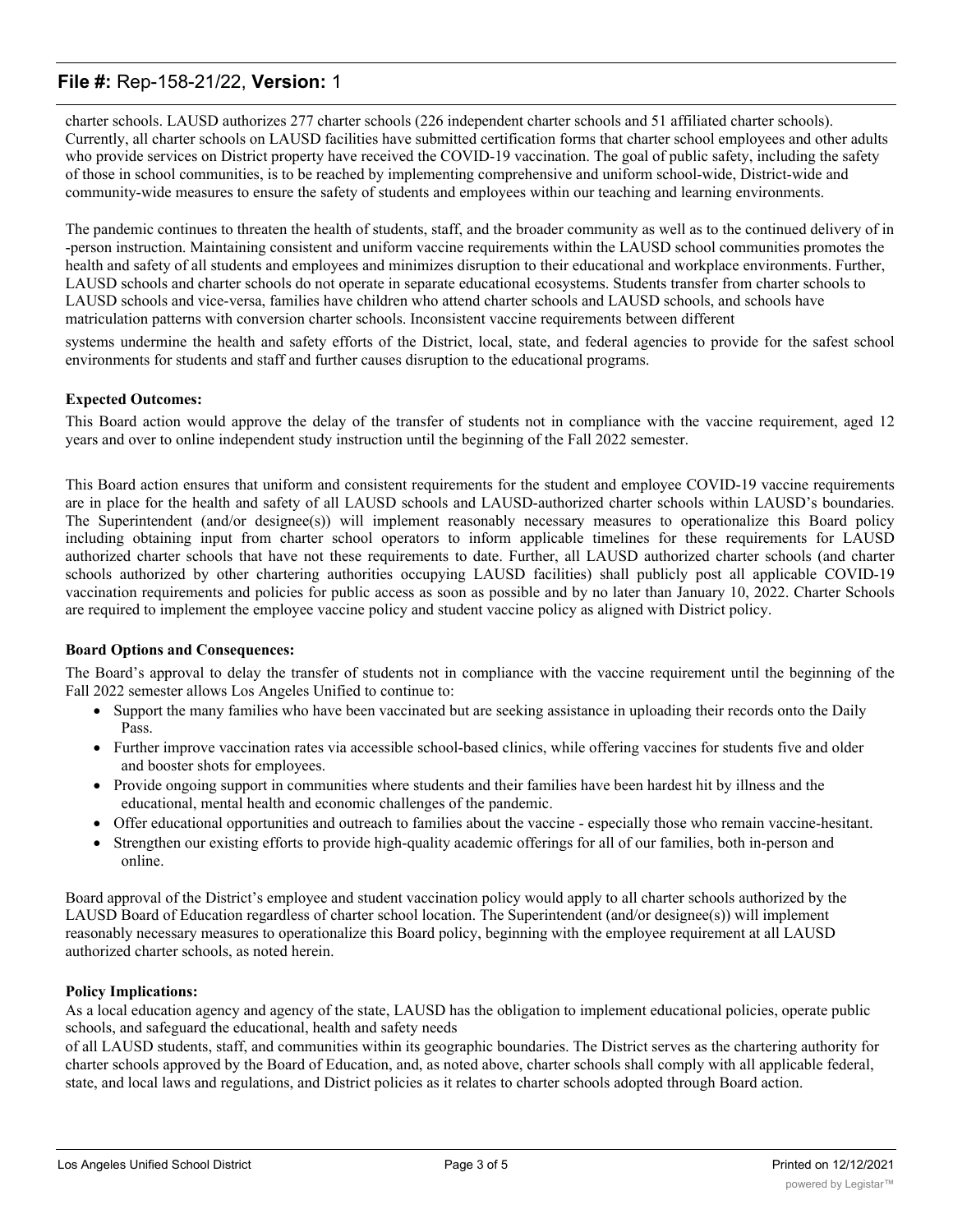### **File #:** Rep-158-21/22, **Version:** 1

#### **Budget Impact:**

No budget impact.

#### **Student Impact:**

The COVID-19 pandemic and the national, state, and local orders have caused considerable challenges for public schools, including but not limited to the closure of all LAUSD school facilities for in-person instruction and resulting in distance learning for most of the 2020-21 school year. Uniform and consistent vaccination rules and requirements are critical in ensuring continued health and safety of the entire school community within LAUSD's boundaries.

#### **Equity Impact:**

Not Applicable.

#### **Issues and Analysis:**

Charter schools authorized by the District are required to comply with the terms of the charter. The Federal, State, and District Required Language (FSDRL) contained in each charter states the following: "Charter School shall comply with all applicable federal, state, and local laws and regulations, and District policies as it relates to charter schools adopted through Board action." (Element 4, "Governance Legal and Policy Compliance.")

# **Attachments:**

Not Applicable.

### **Informatives:** Not Applicable.

# **Submitted:**

12/12/2021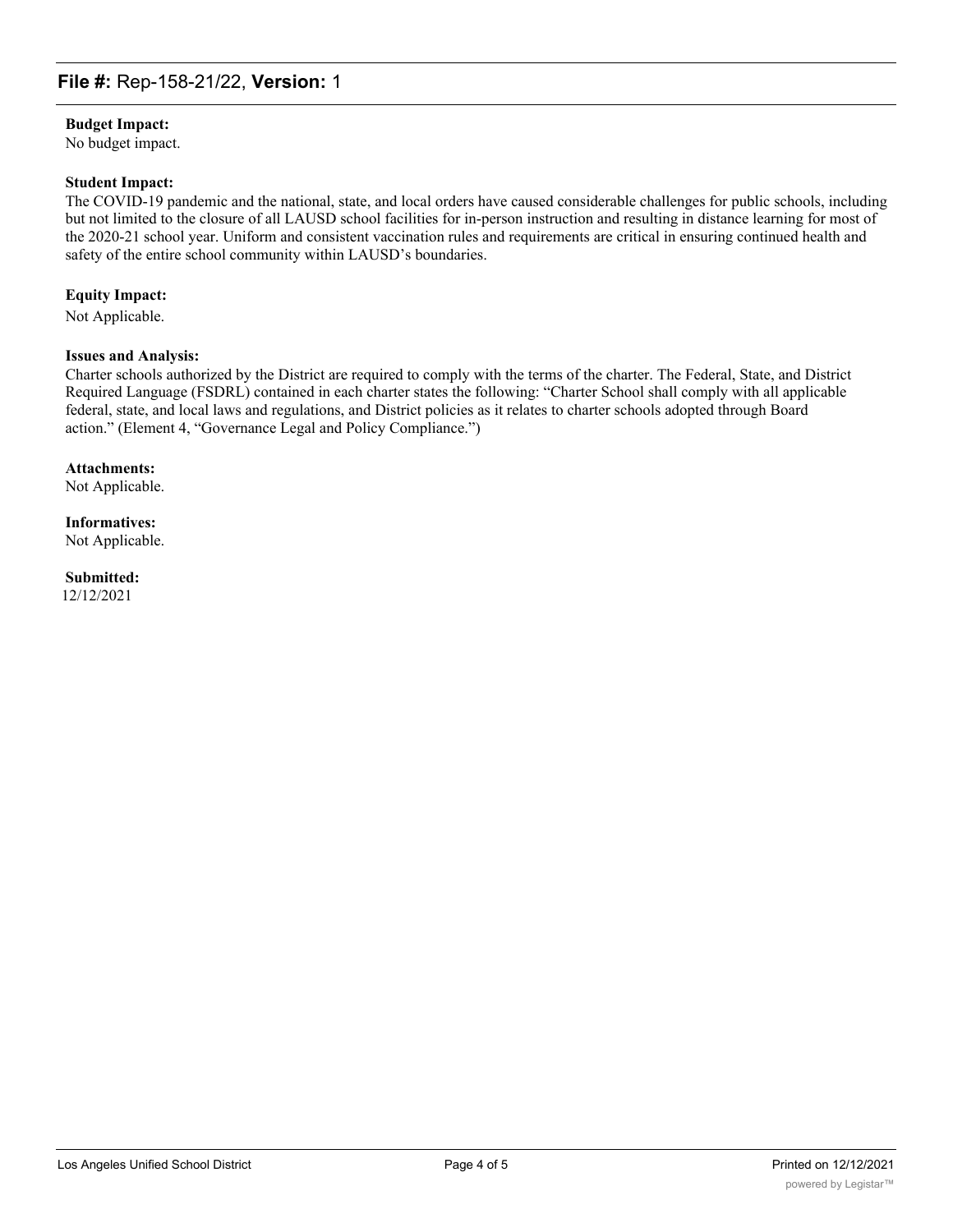### **RESPECTFULLY SUBMITTED, APPROVED & PRESENTED BY:**

MEGAN K. REILLY PEDRO SALCIDO

Interim Superintendent Interim Deputy Superintendent Office of the Deputy Superintendent

**REVIEWED BY:**

DEVORA NAVERA REED General Counsel

Approved as to form.

### **REVIEWED BY:**

TONY ATIENZA Director, Budget Services and Financial Planning

Approved as to budget impact statement.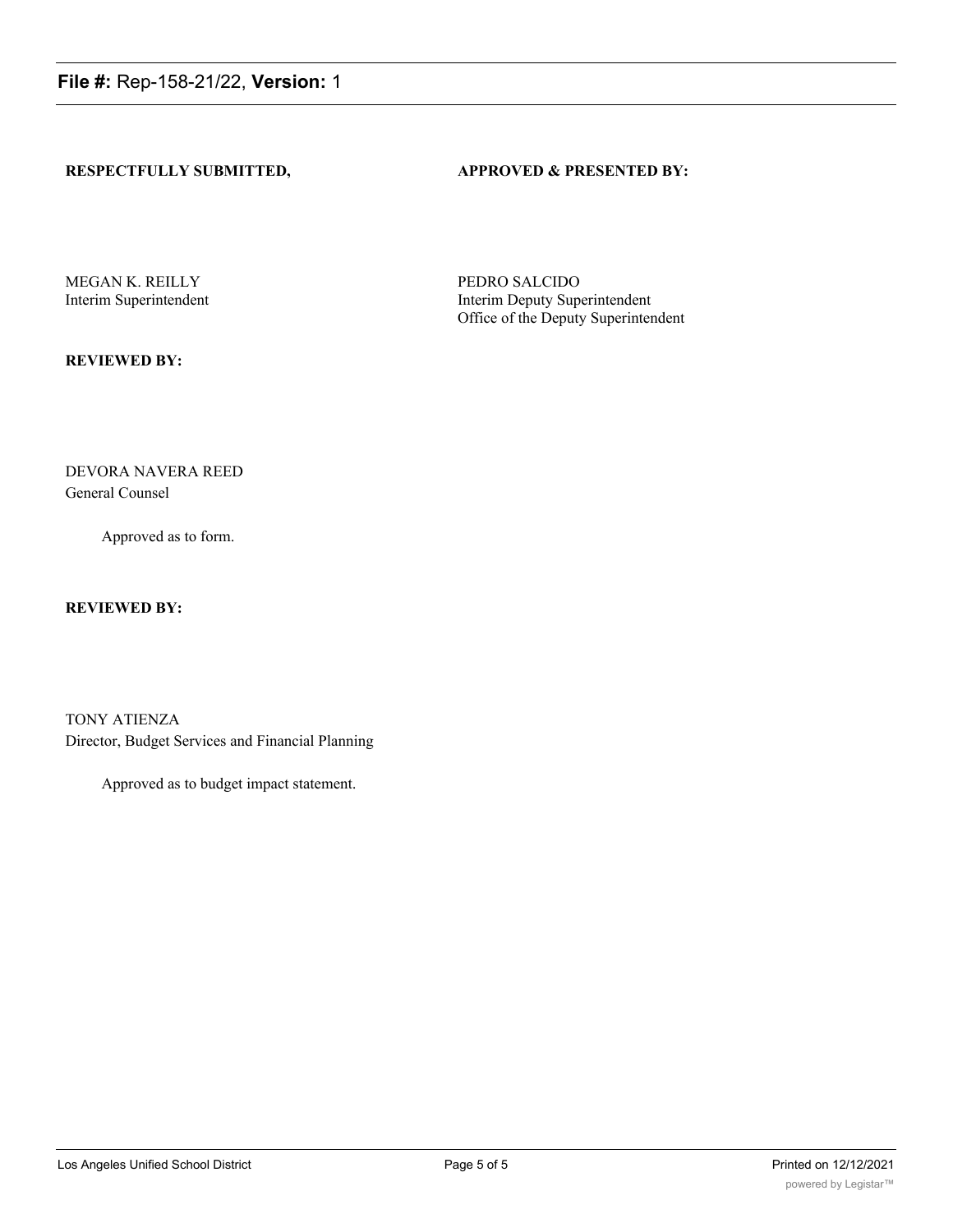

# LOS ANGELES UNIFIED COVID-19 STUDENT VACCINATION REQUIREMENT

Board of Education Meeting

December 14, 2021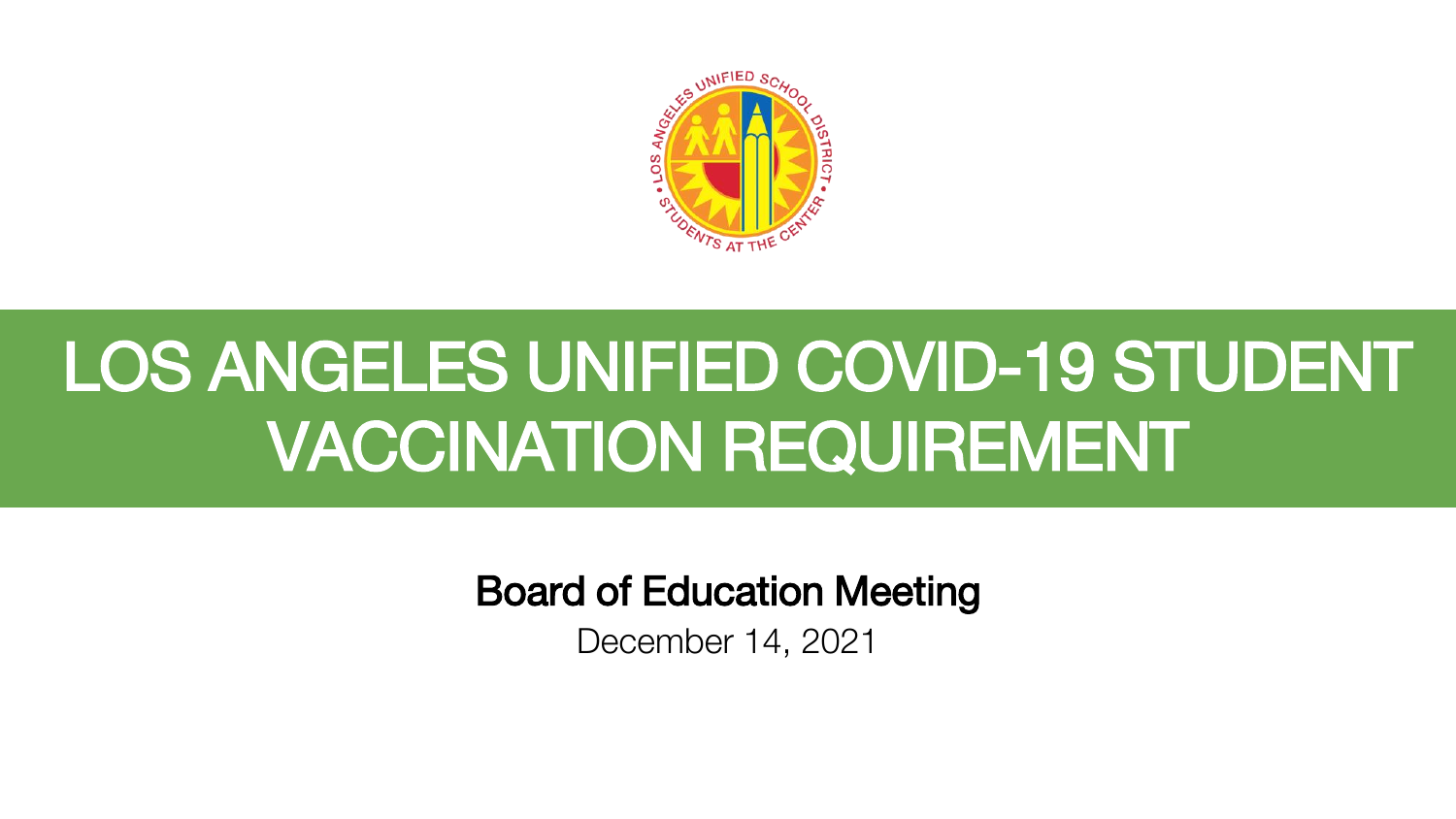# LA Unified Leading the Way to Safe Schools

# Access, Equity & Responsive Protocols

Since the start of the School Year:

- 1,400 schools open daily
- Positive case rate 3-7 times lower than LA County
- 7.4 million COVID-19 tests since August
- Vaccination clinics at over 200 middle & high schools
- Access for families with 5-11 year olds





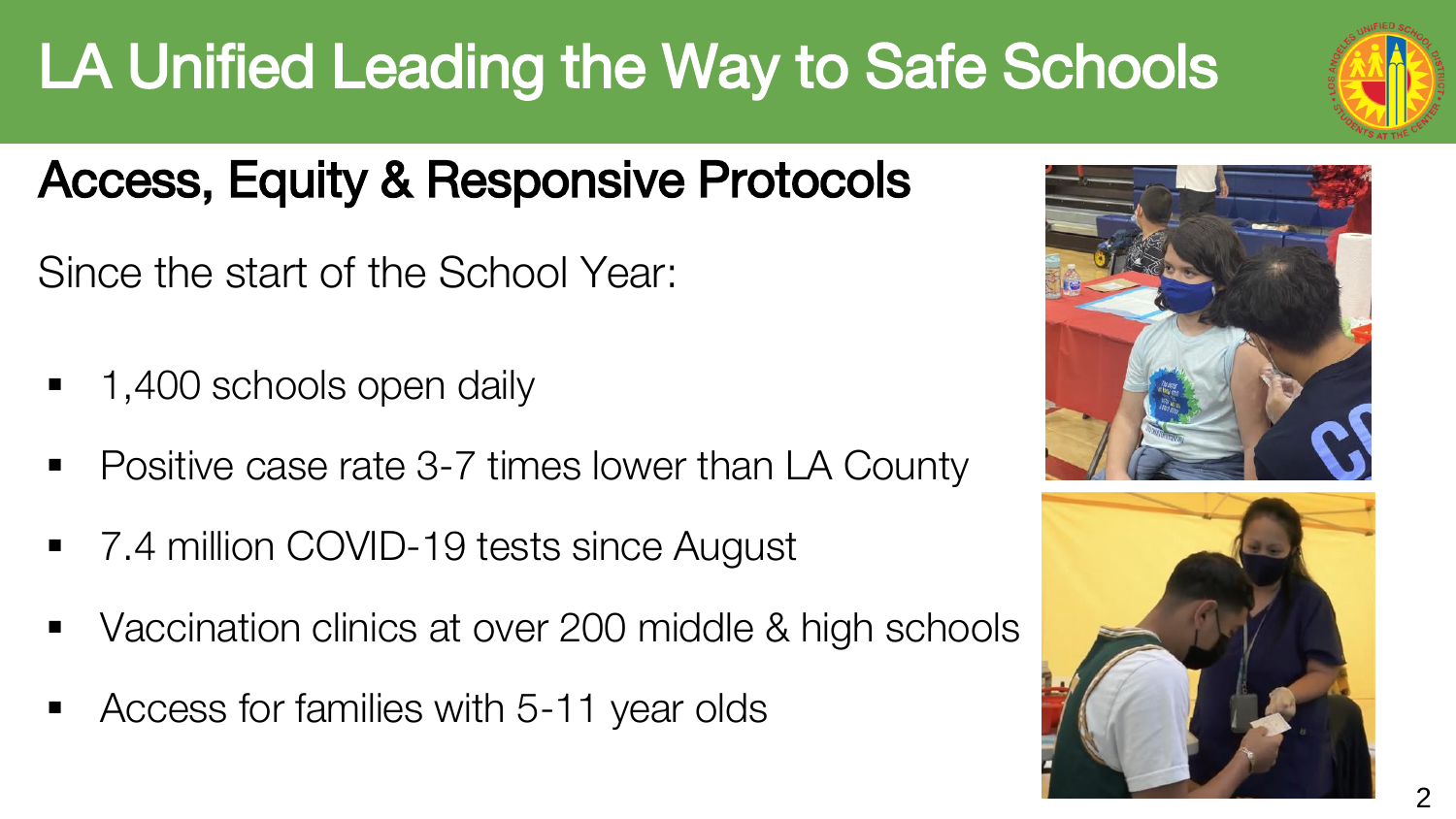# Huge Milestone for Safe & Stable Learning



As of Tuesday, Dec. 14

87.42% of students 12 and older are in compliance with the vaccination requirement.

100% of employees and contractors on campuses are fully vaccinated

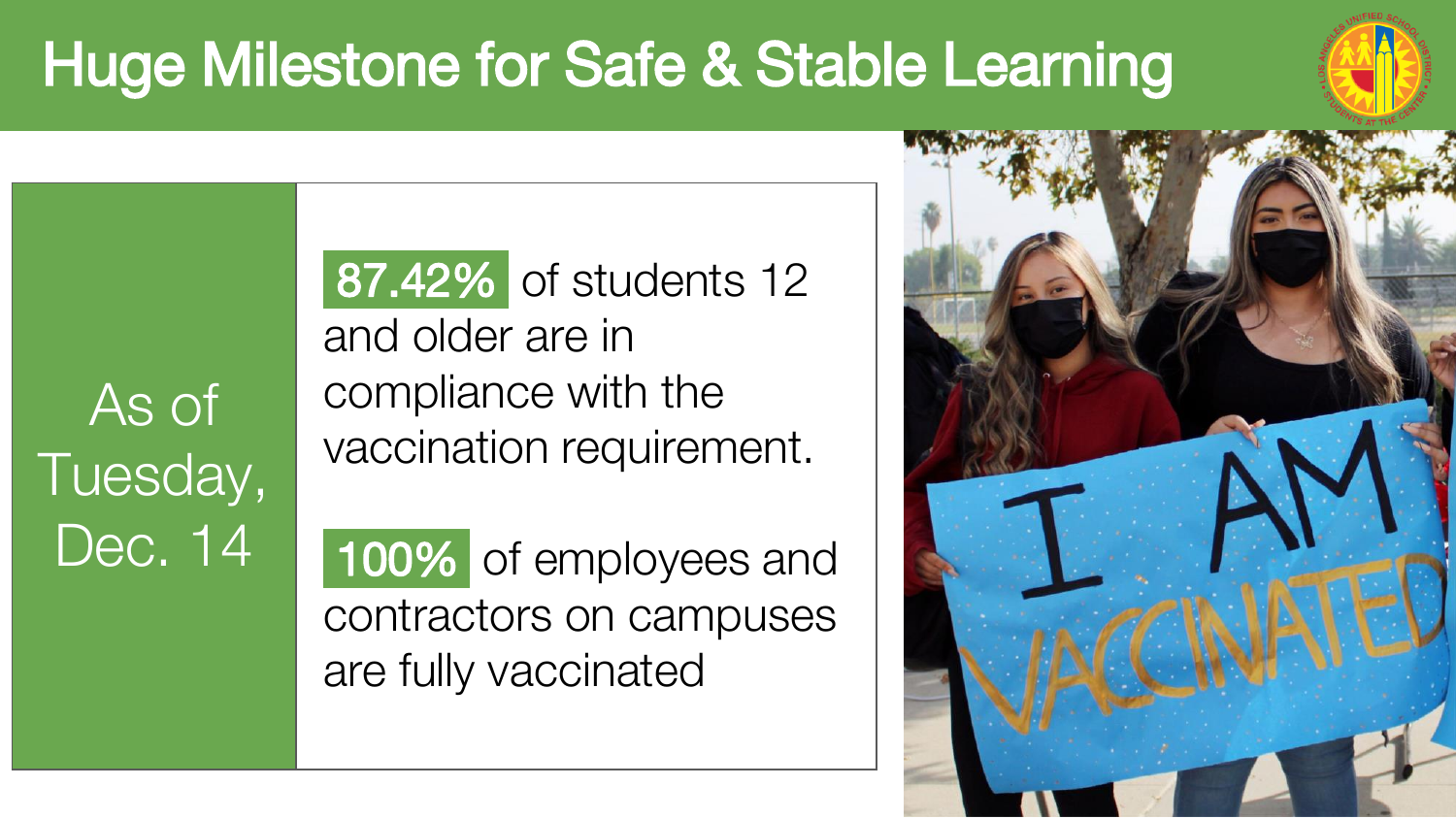

# NEW POLICIES FOR CONSIDERATION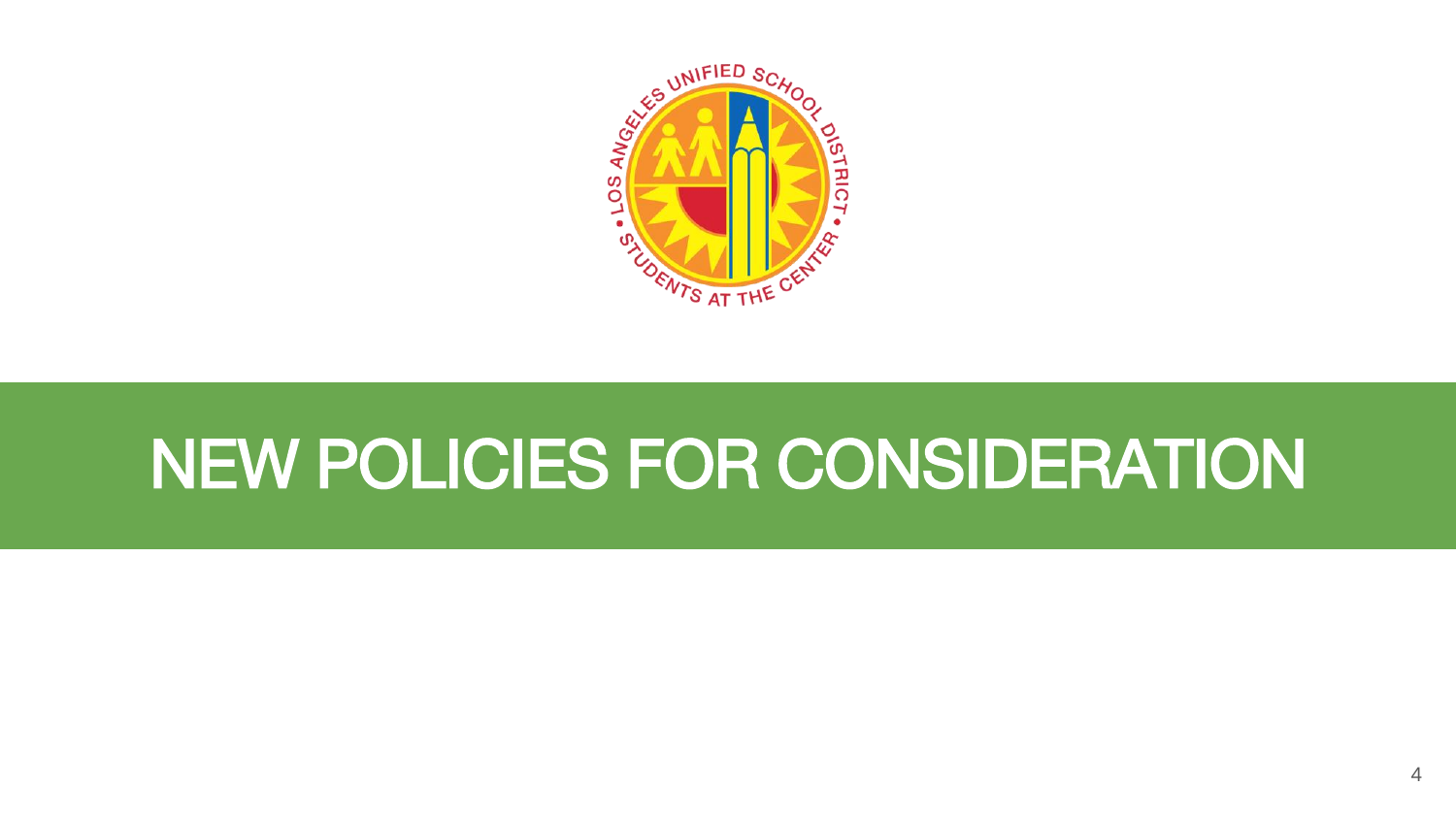# With Board Approval, All Students 12+ Will Be In Compliance for In-Person Instruction for Fall 2022



Students 12 and older must have two doses of their vaccine record in the Daily Pass before the start of next school year, unless they have an approved medical exemption or qualify for conditional admissions.

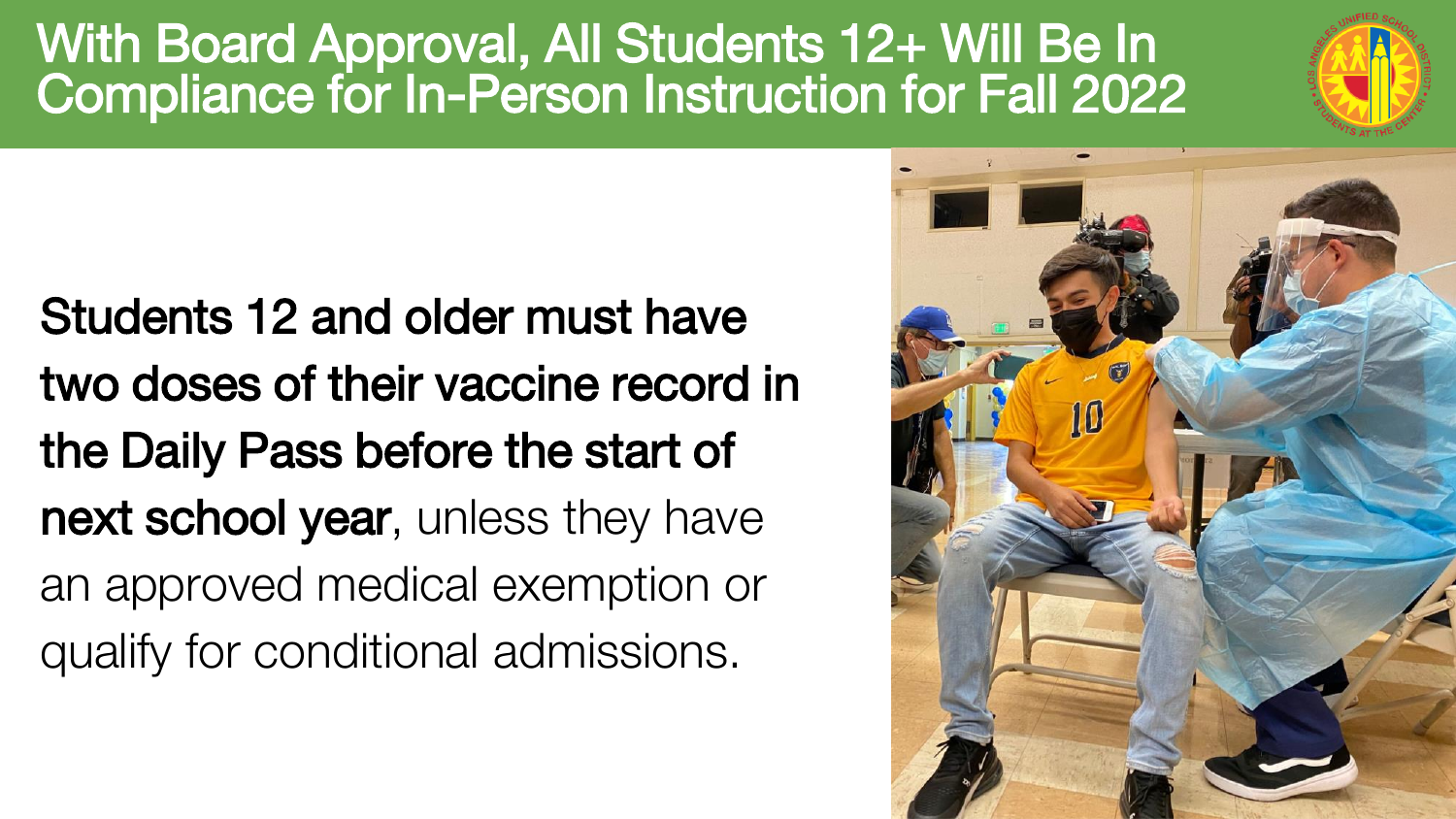With Approval, Vaccine Policies Apply to All Charter Schools Authorized by the Board of Education



Vaccine policies will apply to **all** charter schools authorized by the Los Angeles Unified Board of Education, regardless of location.

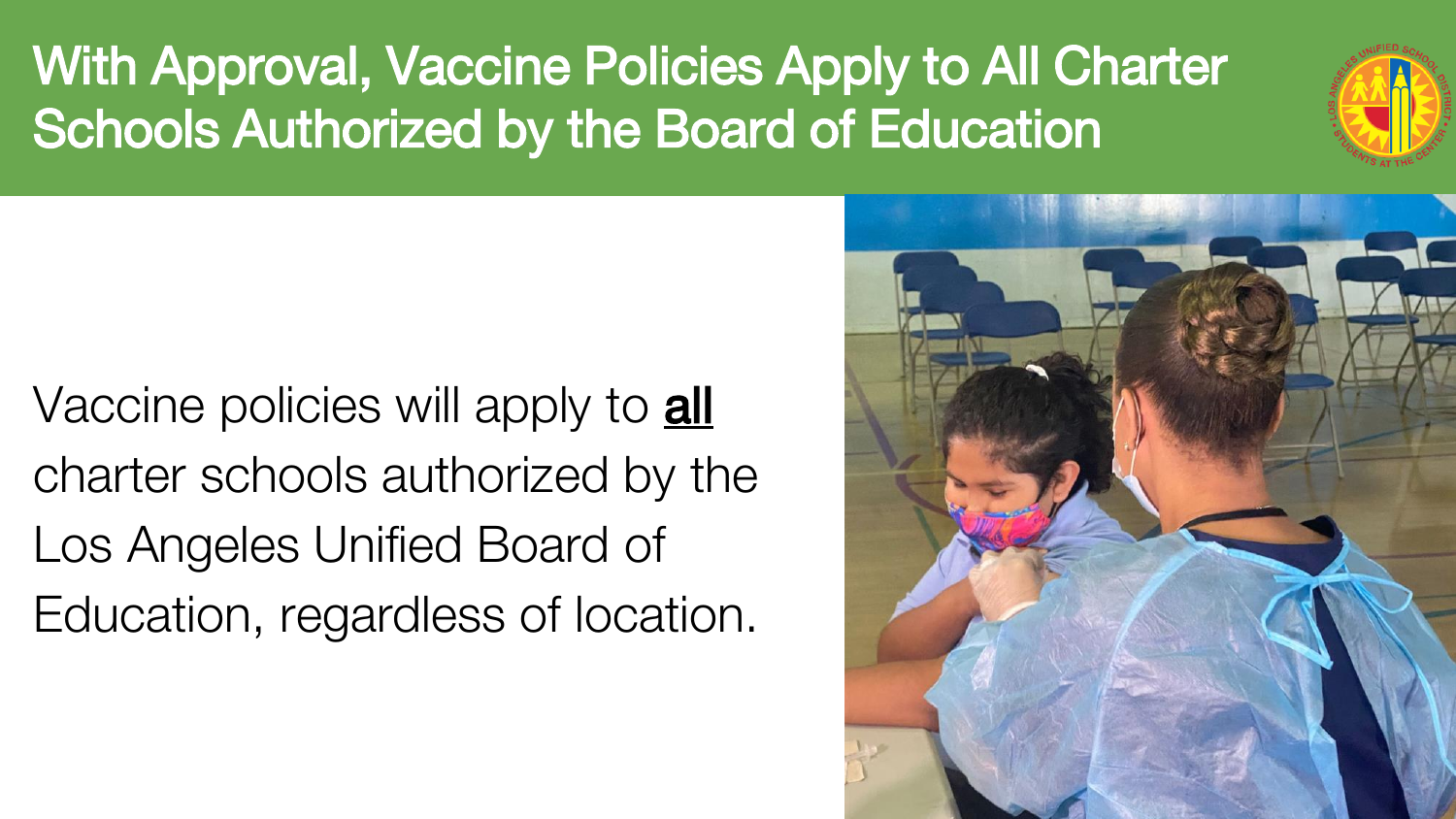

# Testing for all students and staff, regardless of vaccination status, throughout the month of January.

- Baseline testing the week of January 10
- Weekly testing until end of January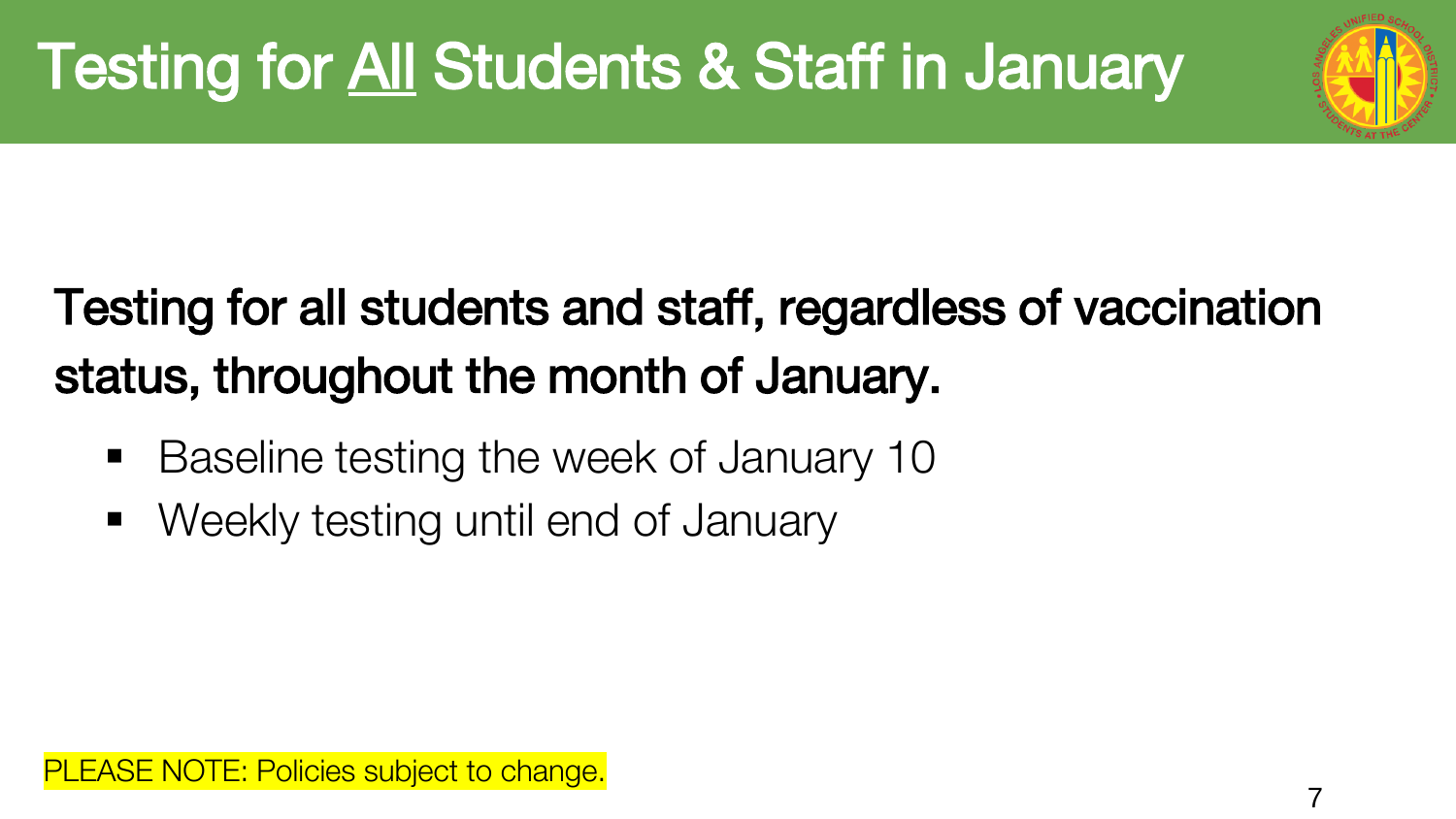# Now Is The Time To Get Vaccinated!





Pass today [achieve.lausd.net/covid](http://achieve.lausd.net/covid) Hotline (213) 443-1300

- **Stay healthy this holiday season: Protect** yourself and your loved ones by getting vaccinated and tested
- Visit one of our vaccine clinics at a testing location or a school site this week and throughout holidays.
- Attend VaccinatED webinars during which families can ask questions and engage with medical professionals
- **Upload your vaccination record in the Daily**